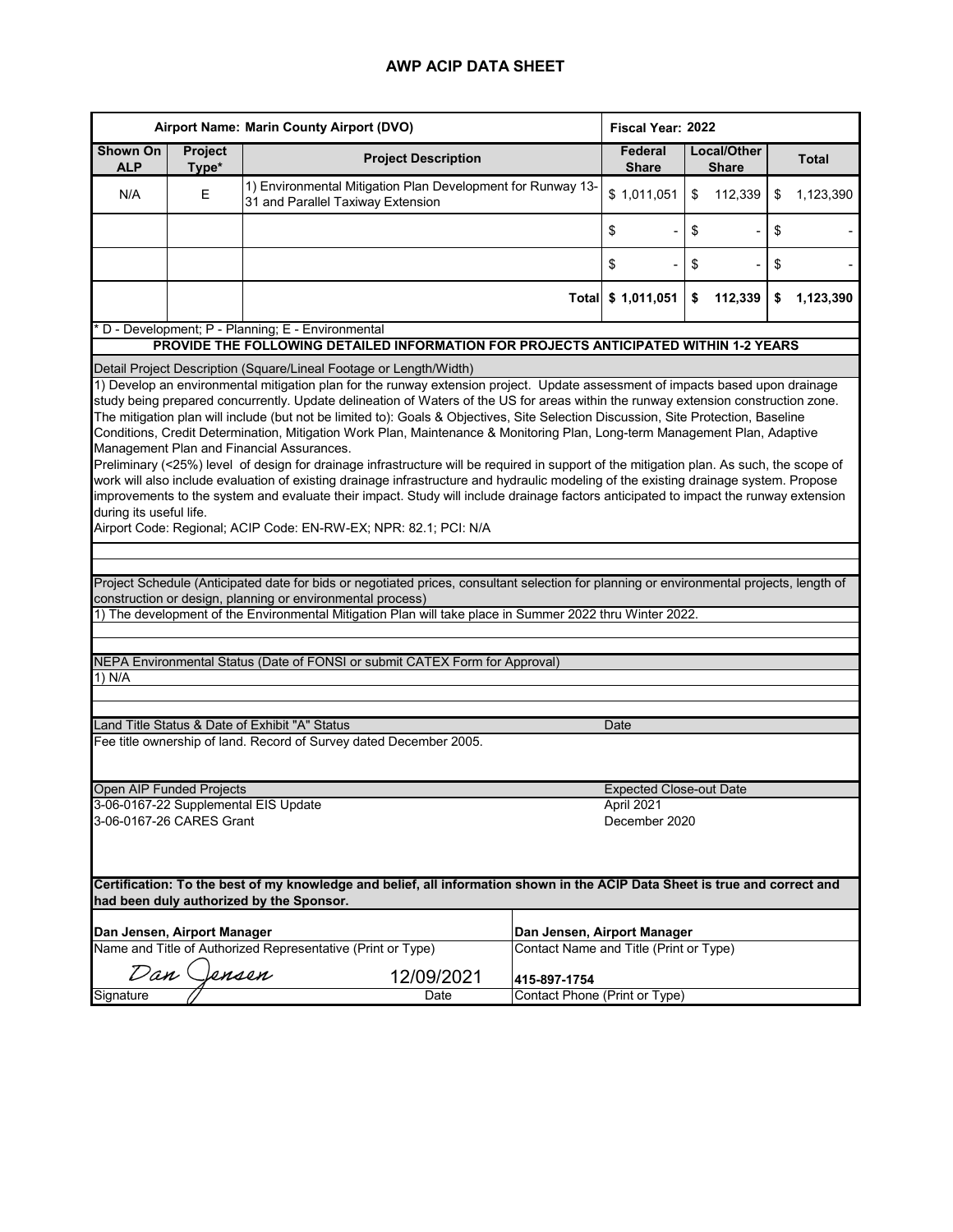| Airport Name: Marin County Airport (DVO)                                                                                                                                |                                      |                                                             |                                                                                                                                                                                                            |  |                                               | Fiscal Year: 2023 |                                               |               |        |                         |              |
|-------------------------------------------------------------------------------------------------------------------------------------------------------------------------|--------------------------------------|-------------------------------------------------------------|------------------------------------------------------------------------------------------------------------------------------------------------------------------------------------------------------------|--|-----------------------------------------------|-------------------|-----------------------------------------------|---------------|--------|-------------------------|--------------|
| Shown On<br><b>ALP</b>                                                                                                                                                  | Project<br>Type*                     |                                                             | <b>Project Description</b>                                                                                                                                                                                 |  |                                               |                   | Federal<br><b>Local Share</b><br><b>Share</b> |               |        |                         | <b>Total</b> |
| <b>YES</b>                                                                                                                                                              | D                                    | <b>Permit Applications</b>                                  | 1) Runway 13-31 and Parallel Taxiway Extension Design and                                                                                                                                                  |  |                                               | \$                | 855,000                                       | $\sqrt[6]{2}$ | 95,000 | $\sqrt[6]{\frac{1}{2}}$ | 950,000      |
|                                                                                                                                                                         |                                      |                                                             |                                                                                                                                                                                                            |  |                                               |                   |                                               | \$            |        |                         |              |
|                                                                                                                                                                         |                                      |                                                             |                                                                                                                                                                                                            |  |                                               | \$                | ٠                                             | \$            | ٠      |                         |              |
|                                                                                                                                                                         |                                      |                                                             |                                                                                                                                                                                                            |  | Total                                         | \$                | 855,000                                       | \$            | 95,000 | \$                      | 950,000      |
| D - Development; P - Planning; E - Environmental                                                                                                                        |                                      |                                                             |                                                                                                                                                                                                            |  |                                               |                   |                                               |               |        |                         |              |
| PROVIDE THE FOLLOWING DETAILED INFORMATION FOR PROJECTS ANTICIPATED WITHIN 1-2 YEARS                                                                                    |                                      |                                                             |                                                                                                                                                                                                            |  |                                               |                   |                                               |               |        |                         |              |
|                                                                                                                                                                         |                                      |                                                             | Detail Project Description (Square/Lineal Footage or Length/Width)<br>1) Runway 13-31 and Parallel Taxiway Extension Design: Project consists of the design of 300' extension and 106' shift of Runway 13- |  |                                               |                   |                                               |               |        |                         |              |
| contracts.                                                                                                                                                              |                                      |                                                             | 31 and parallel taxiway, runway safety area grading and levee relocation. The construction of the project will occur under two separate                                                                    |  |                                               |                   |                                               |               |        |                         |              |
|                                                                                                                                                                         |                                      |                                                             | Construction Contract 1 will include: levee relocation, de-watering, subgrade preparation and surcharging of extension area, temporary                                                                     |  |                                               |                   |                                               |               |        |                         |              |
| Runway 13 threshold relocation.                                                                                                                                         |                                      |                                                             |                                                                                                                                                                                                            |  |                                               |                   |                                               |               |        |                         |              |
|                                                                                                                                                                         | and adjustment of navigational aids. |                                                             | Construction Contract 2 will include: pavement section of runway and parallel taxiway extension, realignment of taxiway connectors                                                                         |  |                                               |                   |                                               |               |        |                         |              |
|                                                                                                                                                                         |                                      |                                                             | Grant will also include applicationfor permits from the Army Corps of Engineers and other resource agencies.                                                                                               |  |                                               |                   |                                               |               |        |                         |              |
|                                                                                                                                                                         |                                      |                                                             | Airport Code: Regional; ACIP Code: CA-RW-EX; NPR: 80.4; PCI: N/A                                                                                                                                           |  |                                               |                   |                                               |               |        |                         |              |
|                                                                                                                                                                         |                                      |                                                             |                                                                                                                                                                                                            |  |                                               |                   |                                               |               |        |                         |              |
|                                                                                                                                                                         |                                      |                                                             |                                                                                                                                                                                                            |  |                                               |                   |                                               |               |        |                         |              |
|                                                                                                                                                                         |                                      |                                                             | Project Schedule (Anticipated date for bids or negotiated prices, consultant selection for planning or environmental projects, length of                                                                   |  |                                               |                   |                                               |               |        |                         |              |
|                                                                                                                                                                         |                                      | construction or design, planning or environmental process)  |                                                                                                                                                                                                            |  |                                               |                   |                                               |               |        |                         |              |
|                                                                                                                                                                         |                                      |                                                             | 1) The design of Runway 13-31 and Parallel Taxiway Extension Phases 1 & 2 will take place in Fall 2023 to Summer 2024.                                                                                     |  |                                               |                   |                                               |               |        |                         |              |
|                                                                                                                                                                         |                                      |                                                             |                                                                                                                                                                                                            |  |                                               |                   |                                               |               |        |                         |              |
|                                                                                                                                                                         |                                      |                                                             | NEPA Environmental Status (Date of FONSI or submit CATEX Form for Approval)                                                                                                                                |  |                                               |                   |                                               |               |        |                         |              |
|                                                                                                                                                                         |                                      |                                                             | 1) Runway Extension Supplemental EIS ROD issued July 2020.                                                                                                                                                 |  |                                               |                   |                                               |               |        |                         |              |
|                                                                                                                                                                         |                                      |                                                             |                                                                                                                                                                                                            |  |                                               |                   |                                               |               |        |                         |              |
|                                                                                                                                                                         |                                      | Land Title Status & Date of Exhibit "A" Status              |                                                                                                                                                                                                            |  |                                               | Date              |                                               |               |        |                         |              |
|                                                                                                                                                                         |                                      |                                                             | Fee title ownership of land. Record of Survey dated December 2005.                                                                                                                                         |  |                                               |                   |                                               |               |        |                         |              |
|                                                                                                                                                                         |                                      |                                                             |                                                                                                                                                                                                            |  |                                               |                   |                                               |               |        |                         |              |
| Open AIP Funded Projects                                                                                                                                                |                                      |                                                             |                                                                                                                                                                                                            |  |                                               |                   | <b>Expected Close-out Date</b>                |               |        |                         |              |
|                                                                                                                                                                         |                                      | 3-06-0167-22 Supplemental EIS Update                        |                                                                                                                                                                                                            |  |                                               |                   | April 2021                                    |               |        |                         |              |
| 3-06-0167-26 CARES Grant                                                                                                                                                |                                      |                                                             |                                                                                                                                                                                                            |  |                                               |                   | December 2020                                 |               |        |                         |              |
|                                                                                                                                                                         |                                      |                                                             |                                                                                                                                                                                                            |  |                                               |                   |                                               |               |        |                         |              |
|                                                                                                                                                                         |                                      |                                                             |                                                                                                                                                                                                            |  |                                               |                   |                                               |               |        |                         |              |
|                                                                                                                                                                         |                                      |                                                             |                                                                                                                                                                                                            |  |                                               |                   |                                               |               |        |                         |              |
| Certification: To the best of my knowledge and belief, all information shown in the ACIP Data Sheet is true and correct and<br>had been duly authorized by the Sponsor. |                                      |                                                             |                                                                                                                                                                                                            |  |                                               |                   |                                               |               |        |                         |              |
| Dan Jensen, Airport Manager                                                                                                                                             |                                      |                                                             |                                                                                                                                                                                                            |  | Dan Jensen, Airport Manager                   |                   |                                               |               |        |                         |              |
|                                                                                                                                                                         |                                      | Name and Title of Authorized Representative (Print or Type) |                                                                                                                                                                                                            |  | Contact Name and Title (Print or Type)        |                   |                                               |               |        |                         |              |
|                                                                                                                                                                         | Dan                                  | ensen                                                       | 12/09/2021                                                                                                                                                                                                 |  |                                               |                   |                                               |               |        |                         |              |
| Signature                                                                                                                                                               |                                      |                                                             | Date                                                                                                                                                                                                       |  | 415-897-1754<br>Contact Phone (Print or Type) |                   |                                               |               |        |                         |              |
|                                                                                                                                                                         |                                      |                                                             |                                                                                                                                                                                                            |  |                                               |                   |                                               |               |        |                         |              |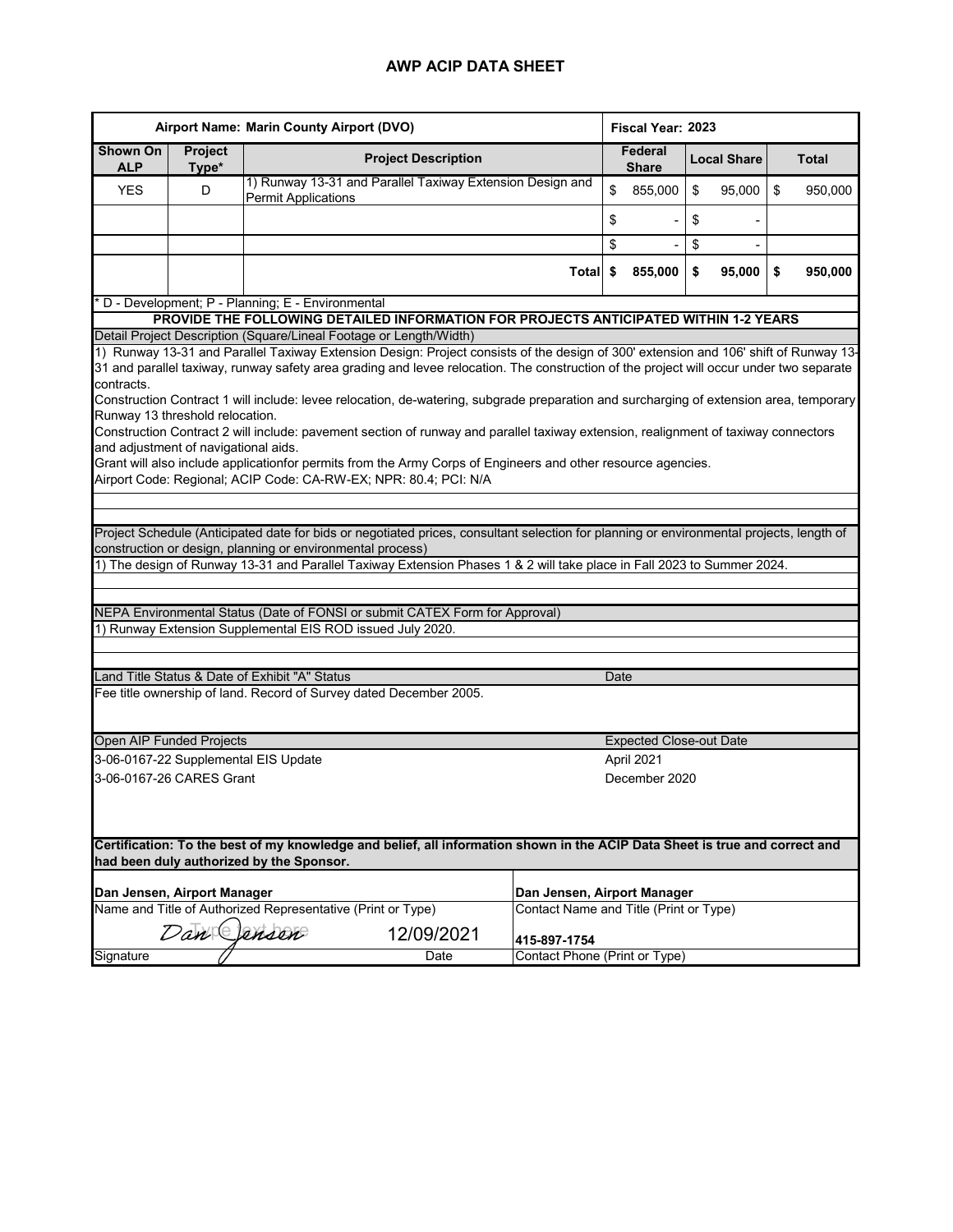| Airport Name: Marin County Airport (DVO) |                                                                                                                                                                         |                                                                                                                                                                   |              | Fiscal Year: 2024                             |    |         |    |              |  |  |  |
|------------------------------------------|-------------------------------------------------------------------------------------------------------------------------------------------------------------------------|-------------------------------------------------------------------------------------------------------------------------------------------------------------------|--------------|-----------------------------------------------|----|---------|----|--------------|--|--|--|
| <b>Shown On</b><br><b>ALP</b>            | Project<br>Type*                                                                                                                                                        | <b>Project Description</b>                                                                                                                                        |              | Federal<br><b>Local Share</b><br><b>Share</b> |    |         |    | <b>Total</b> |  |  |  |
| N/A                                      | E                                                                                                                                                                       | 1) Environmental Mitigation for Runway 13-31 Extension                                                                                                            |              | \$5,580,000                                   | \$ | 620,000 | \$ | 6,200,000    |  |  |  |
|                                          |                                                                                                                                                                         |                                                                                                                                                                   | \$           |                                               | \$ |         |    |              |  |  |  |
|                                          |                                                                                                                                                                         |                                                                                                                                                                   | \$           |                                               | \$ |         |    |              |  |  |  |
|                                          |                                                                                                                                                                         |                                                                                                                                                                   |              | Total \$ 5,580,000                            | \$ | 620,000 | \$ | 6,200,000    |  |  |  |
|                                          | D - Development; P - Planning; E - Environmental                                                                                                                        |                                                                                                                                                                   |              |                                               |    |         |    |              |  |  |  |
|                                          |                                                                                                                                                                         | PROVIDE THE FOLLOWING DETAILED INFORMATION FOR PROJECTS ANTICIPATED WITHIN 1-2 YEARS                                                                              |              |                                               |    |         |    |              |  |  |  |
|                                          |                                                                                                                                                                         | Detail Project Description (Square/Lineal Footage or Length/Width)                                                                                                |              |                                               |    |         |    |              |  |  |  |
|                                          |                                                                                                                                                                         | 1) Development of wetland & biological habitat mitigation project and/or purchase of credits.<br>Airport Code: Regional; ACIP Code: EN-RW-EX; NPR: 82.1; PCI: N/A |              |                                               |    |         |    |              |  |  |  |
|                                          |                                                                                                                                                                         |                                                                                                                                                                   |              |                                               |    |         |    |              |  |  |  |
|                                          |                                                                                                                                                                         |                                                                                                                                                                   |              |                                               |    |         |    |              |  |  |  |
|                                          |                                                                                                                                                                         | Project Schedule (Anticipated date for bids or negotiated prices, consultant selection for planning or environmental projects, length of                          |              |                                               |    |         |    |              |  |  |  |
|                                          |                                                                                                                                                                         | construction or design, planning or environmental process)                                                                                                        |              |                                               |    |         |    |              |  |  |  |
|                                          |                                                                                                                                                                         | 1) Environmental Mitigation will take place in Fall 2024 thru Winter 2026.                                                                                        |              |                                               |    |         |    |              |  |  |  |
|                                          |                                                                                                                                                                         |                                                                                                                                                                   |              |                                               |    |         |    |              |  |  |  |
|                                          |                                                                                                                                                                         | NEPA Environmental Status (Date of FONSI or submit CATEX Form for Approval)                                                                                       |              |                                               |    |         |    |              |  |  |  |
| 1) N/A                                   |                                                                                                                                                                         |                                                                                                                                                                   |              |                                               |    |         |    |              |  |  |  |
|                                          |                                                                                                                                                                         |                                                                                                                                                                   |              |                                               |    |         |    |              |  |  |  |
|                                          |                                                                                                                                                                         | Land Title Status & Date of Exhibit "A" Status                                                                                                                    |              | Date                                          |    |         |    |              |  |  |  |
|                                          |                                                                                                                                                                         | Fee title ownership of land. Record of Survey dated December 2005.                                                                                                |              |                                               |    |         |    |              |  |  |  |
|                                          |                                                                                                                                                                         |                                                                                                                                                                   |              |                                               |    |         |    |              |  |  |  |
| Open AIP Funded Projects                 |                                                                                                                                                                         |                                                                                                                                                                   |              | <b>Expected Close-out Date</b>                |    |         |    |              |  |  |  |
|                                          |                                                                                                                                                                         | 3-06-0167-22 Supplemental EIS Update                                                                                                                              |              | April 2021                                    |    |         |    |              |  |  |  |
|                                          | 3-06-0167-26 CARES Grant                                                                                                                                                |                                                                                                                                                                   |              | December 2020                                 |    |         |    |              |  |  |  |
|                                          |                                                                                                                                                                         |                                                                                                                                                                   |              |                                               |    |         |    |              |  |  |  |
|                                          |                                                                                                                                                                         |                                                                                                                                                                   |              |                                               |    |         |    |              |  |  |  |
|                                          |                                                                                                                                                                         |                                                                                                                                                                   |              |                                               |    |         |    |              |  |  |  |
|                                          | Certification: To the best of my knowledge and belief, all information shown in the ACIP Data Sheet is true and correct and<br>had been duly authorized by the Sponsor. |                                                                                                                                                                   |              |                                               |    |         |    |              |  |  |  |
|                                          |                                                                                                                                                                         |                                                                                                                                                                   |              |                                               |    |         |    |              |  |  |  |
|                                          | Dan Jensen, Airport Manager                                                                                                                                             |                                                                                                                                                                   |              | Dan Jensen, Airport Manager                   |    |         |    |              |  |  |  |
|                                          |                                                                                                                                                                         | Name and Title of Authorized Representative (Print or Type)                                                                                                       |              | Contact Name and Title (Print or Type)        |    |         |    |              |  |  |  |
|                                          | Dan Jensen                                                                                                                                                              | 12/09/2021                                                                                                                                                        | 415-897-1754 |                                               |    |         |    |              |  |  |  |
| Signature                                |                                                                                                                                                                         | Date                                                                                                                                                              |              | Contact Phone (Print or Type)                 |    |         |    |              |  |  |  |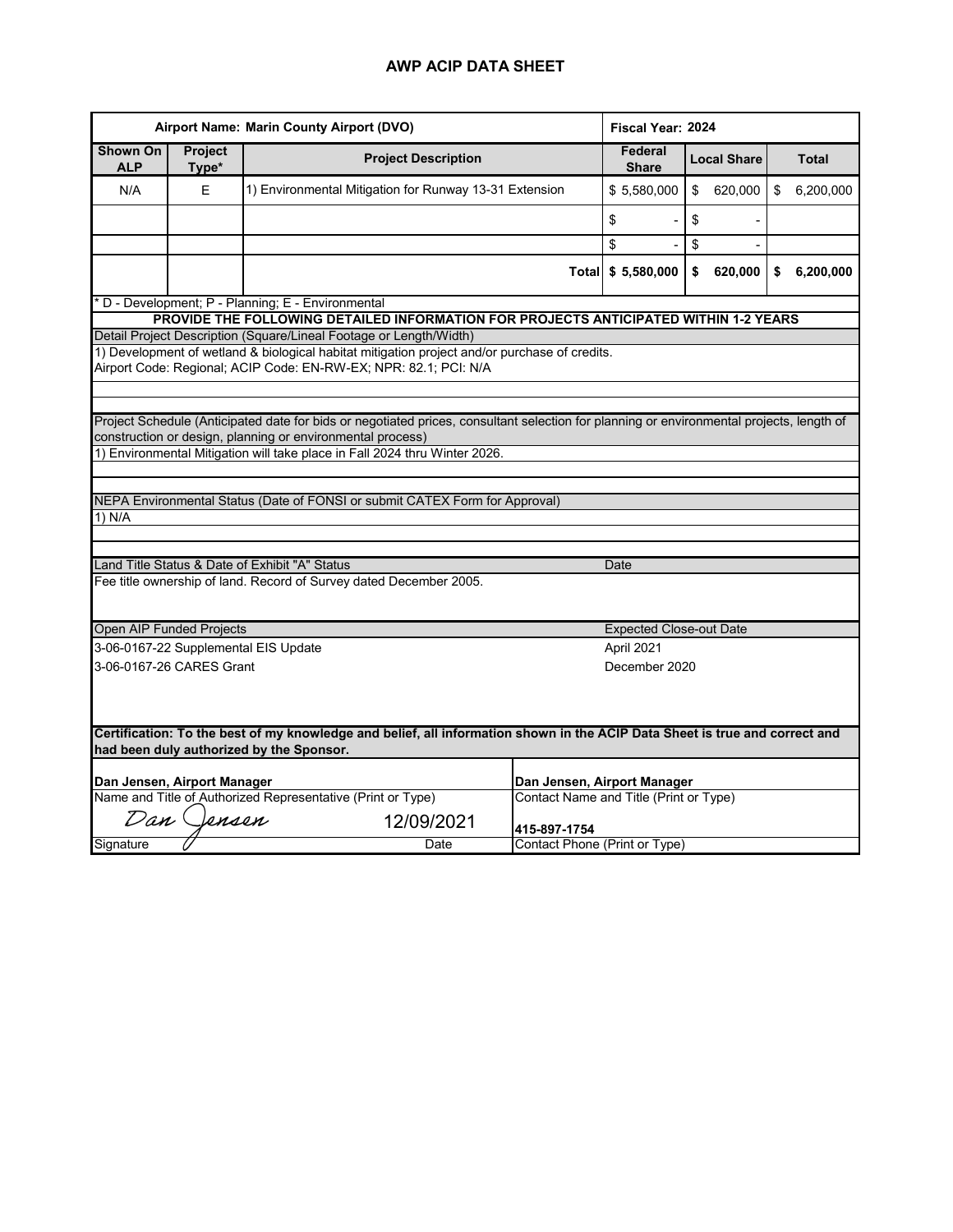| Airport Name: Marin County Airport (DVO) |                  |                                                                                                                                                                                                                                                                                                                                                                                                      |              | Fiscal Year: 2025                      |                       |                 |  |  |  |  |
|------------------------------------------|------------------|------------------------------------------------------------------------------------------------------------------------------------------------------------------------------------------------------------------------------------------------------------------------------------------------------------------------------------------------------------------------------------------------------|--------------|----------------------------------------|-----------------------|-----------------|--|--|--|--|
| <b>Shown On</b><br><b>ALP</b>            | Project<br>Type* | <b>Project Description</b>                                                                                                                                                                                                                                                                                                                                                                           |              | Federal<br><b>Share</b>                | Local<br><b>Share</b> | <b>Total</b>    |  |  |  |  |
| <b>YES</b>                               | D                | 1) Runway 13-31 and Parallel Taxiway Extension<br>Construction (Contract #1)                                                                                                                                                                                                                                                                                                                         |              | \$3,690,000                            | \$410,000             | \$<br>4,100,000 |  |  |  |  |
|                                          |                  |                                                                                                                                                                                                                                                                                                                                                                                                      |              | \$                                     | \$                    |                 |  |  |  |  |
|                                          |                  |                                                                                                                                                                                                                                                                                                                                                                                                      |              | \$                                     | \$                    |                 |  |  |  |  |
|                                          |                  |                                                                                                                                                                                                                                                                                                                                                                                                      | <b>Total</b> | \$3,690,000                            | \$410,000             | 4,100,000<br>\$ |  |  |  |  |
|                                          |                  | D - Development; P - Planning; E - Environmental                                                                                                                                                                                                                                                                                                                                                     |              |                                        |                       |                 |  |  |  |  |
|                                          |                  | PROVIDE THE FOLLOWING DETAILED INFORMATION FOR PROJECTS ANTICIPATED WITHIN 1-2 YEARS                                                                                                                                                                                                                                                                                                                 |              |                                        |                       |                 |  |  |  |  |
|                                          |                  | Detail Project Description (Square/Lineal Footage or Length/Width)                                                                                                                                                                                                                                                                                                                                   |              |                                        |                       |                 |  |  |  |  |
|                                          |                  | 1) Runway 13-31 and Parallel Taxiway Extension (Contract #1) - Construction: Project consists of the subgrade preparation for the<br>300' extension and 106' shift of Runway 13-31 and parallel taxiway, including levee relocation, de-watering, surcharging of extension<br>area and temporary Runway 13 threshold relocation.<br>Airport Code: Regional; ACIP Code: CA-RW-EX; NPR: 80.4; PCI: N/A |              |                                        |                       |                 |  |  |  |  |
|                                          |                  |                                                                                                                                                                                                                                                                                                                                                                                                      |              |                                        |                       |                 |  |  |  |  |
|                                          |                  | Project Schedule (Anticipated date for bids or negotiated prices, consultant selection for planning or environmental projects, length of                                                                                                                                                                                                                                                             |              |                                        |                       |                 |  |  |  |  |
|                                          |                  | construction or design, planning or environmental process)                                                                                                                                                                                                                                                                                                                                           |              |                                        |                       |                 |  |  |  |  |
|                                          |                  | Runway Extension Phase 1 Construction: Summer 2024 - Fall 2024                                                                                                                                                                                                                                                                                                                                       |              |                                        |                       |                 |  |  |  |  |
|                                          |                  |                                                                                                                                                                                                                                                                                                                                                                                                      |              |                                        |                       |                 |  |  |  |  |
|                                          |                  | NEPA Environmental Status (Date of FONSI or submit CATEX Form for Approval)                                                                                                                                                                                                                                                                                                                          |              |                                        |                       |                 |  |  |  |  |
|                                          |                  | Runway Extension Supplemental EIS ROD issued July 2020.                                                                                                                                                                                                                                                                                                                                              |              |                                        |                       |                 |  |  |  |  |
|                                          |                  |                                                                                                                                                                                                                                                                                                                                                                                                      |              |                                        |                       |                 |  |  |  |  |
|                                          |                  |                                                                                                                                                                                                                                                                                                                                                                                                      |              |                                        |                       |                 |  |  |  |  |
|                                          |                  | Land Title Status & Date of Exhibit "A" Status                                                                                                                                                                                                                                                                                                                                                       |              | Date                                   |                       |                 |  |  |  |  |
|                                          |                  | Fee title ownership of land. Record of Survey dated December 2005.                                                                                                                                                                                                                                                                                                                                   |              |                                        |                       |                 |  |  |  |  |
| Open AIP Funded Projects                 |                  |                                                                                                                                                                                                                                                                                                                                                                                                      |              | <b>Expected Close-out Date</b>         |                       |                 |  |  |  |  |
|                                          |                  | 3-06-0167-22 Supplemental EIS Update                                                                                                                                                                                                                                                                                                                                                                 |              | April 2021                             |                       |                 |  |  |  |  |
| 3-06-0167-26 CARES Grant                 |                  |                                                                                                                                                                                                                                                                                                                                                                                                      |              | December 2020                          |                       |                 |  |  |  |  |
|                                          |                  |                                                                                                                                                                                                                                                                                                                                                                                                      |              |                                        |                       |                 |  |  |  |  |
|                                          |                  | Certification: To the best of my knowledge and belief, all information shown in the ACIP Data Sheet is true and correct and<br>had been duly authorized by the Sponsor.                                                                                                                                                                                                                              |              |                                        |                       |                 |  |  |  |  |
|                                          |                  |                                                                                                                                                                                                                                                                                                                                                                                                      |              |                                        |                       |                 |  |  |  |  |
| Dan Jensen, Airport Manager              |                  |                                                                                                                                                                                                                                                                                                                                                                                                      |              | Dan Jensen, Airport Manager            |                       |                 |  |  |  |  |
|                                          |                  | Name and Title of Authorized Representative (Print or Type)                                                                                                                                                                                                                                                                                                                                          |              | Contact Name and Title (Print or Type) |                       |                 |  |  |  |  |
|                                          | Dan Clensen      | 12/09/2021                                                                                                                                                                                                                                                                                                                                                                                           | 415-897-1754 |                                        |                       |                 |  |  |  |  |
| Signature                                |                  | Date                                                                                                                                                                                                                                                                                                                                                                                                 |              | Contact Phone (Print or Type)          |                       |                 |  |  |  |  |